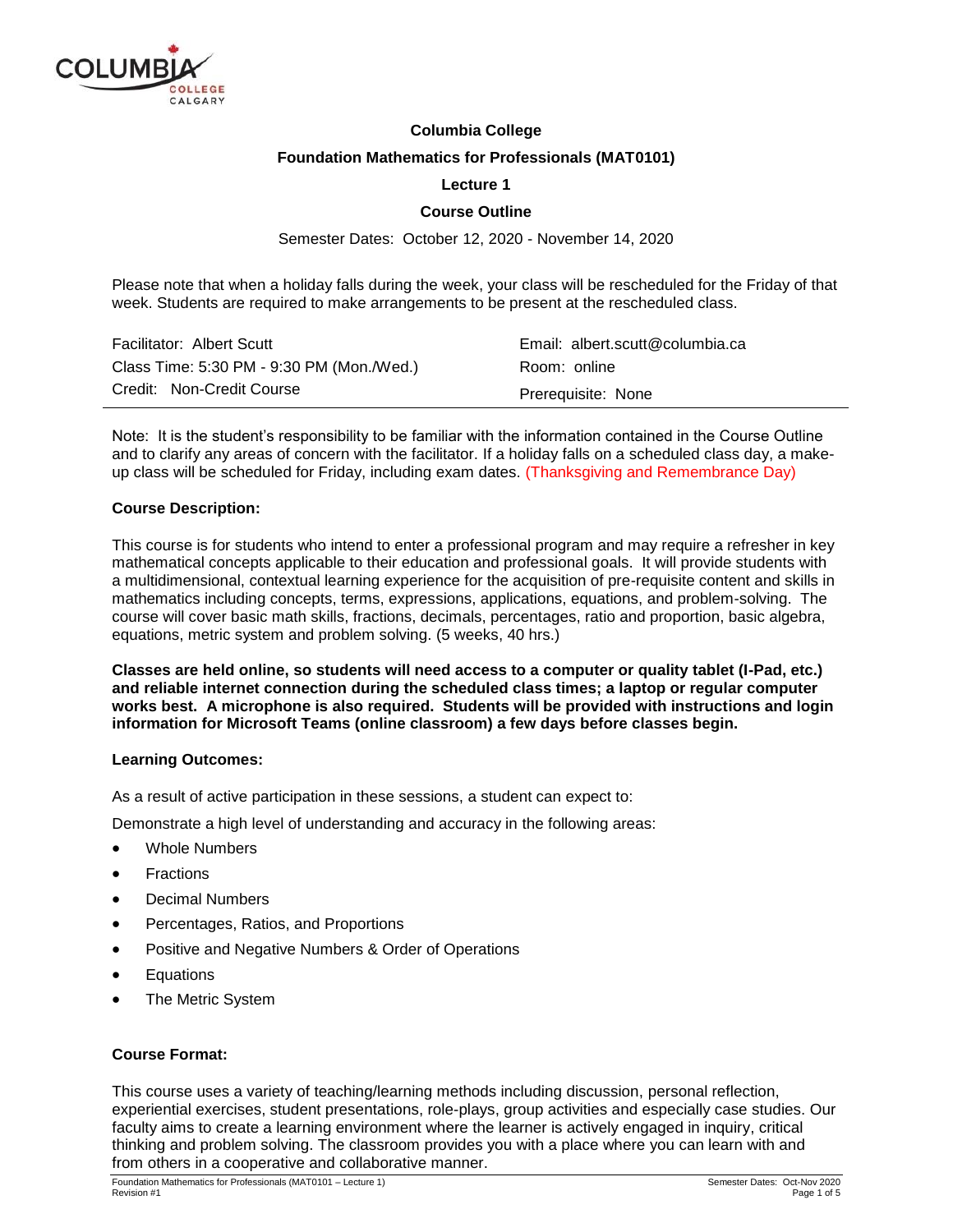You are expected to take a very active part in class discussions and take responsibility for your own learning. Be a positive and co-operative team member. Columbia College uses a facilitation model of instruction where the facilitator's role is to facilitate your learning. The expectation is that you will come to class prepared with pre-class homework completed. Your facilitator will engage you in activities that are based on your completed homework and readings. Your enthusiastic and positive approach in the classroom will create an atmosphere that will help every student develop the knowledge, skills and attitudes that are needed for success.

How you conduct yourself in our classes will, to a large extent, mirror your conduct in society and your future work site. For example, if you have a tendency to ask questions, challenge the ideas of others in a respectful manner, draw out the best from your colleagues, and encourage both group development and task accomplishment in this class, it is likely you will do the same at work. A high level of student involvement and developing professionalism is expected in the classroom as you work towards your goal.

## **Required Textbooks and Equipment:**

Columbia College Math 101 Workbook

Raines, V. (2010). *Basic Math Review for Nurses.* Philadelphia: F.A. Davis Company

Please call the Main Office (403-235-9300) and ask them to make arrangements to pick up this book. The workbook is online, so you do not need to pick it up or pay for it.

## **Homework Assignment Due for the First Class:**

Review the basic skills you may have forgotten. The basic times tables are critical. You can download an app for your phone (search in the Play Store/App-Store for "Multiplication Flash Cards" or visit multiplication.com and use the "Multiplication Games" link to find "Flash II."

Chapter 1 in the Raines Textbook. If you have forgotten how to do anything, go to MathAntics.com and watch the videos on that topic.

Write down the types of questions that are still confusing for you on a piece of paper to hand into the facilitator before class.

#### **Evaluation - Assessment of Student Performance:**

The final grade in the course will be based on the following elements. Wherever possible facilitators will use rubrics to assess your performance and offer feedback.

| <b>Title of Assignment/Examination</b> | Due Date    | Weight     |
|----------------------------------------|-------------|------------|
| In Class Review Assignments            | Class 5 & 8 | <b>20%</b> |
| Daily tests                            | Daily       | 30%        |
| Final Exam                             | Class 10    | 50%        |

Please note that all homework and assignments are due at the beginning of each class.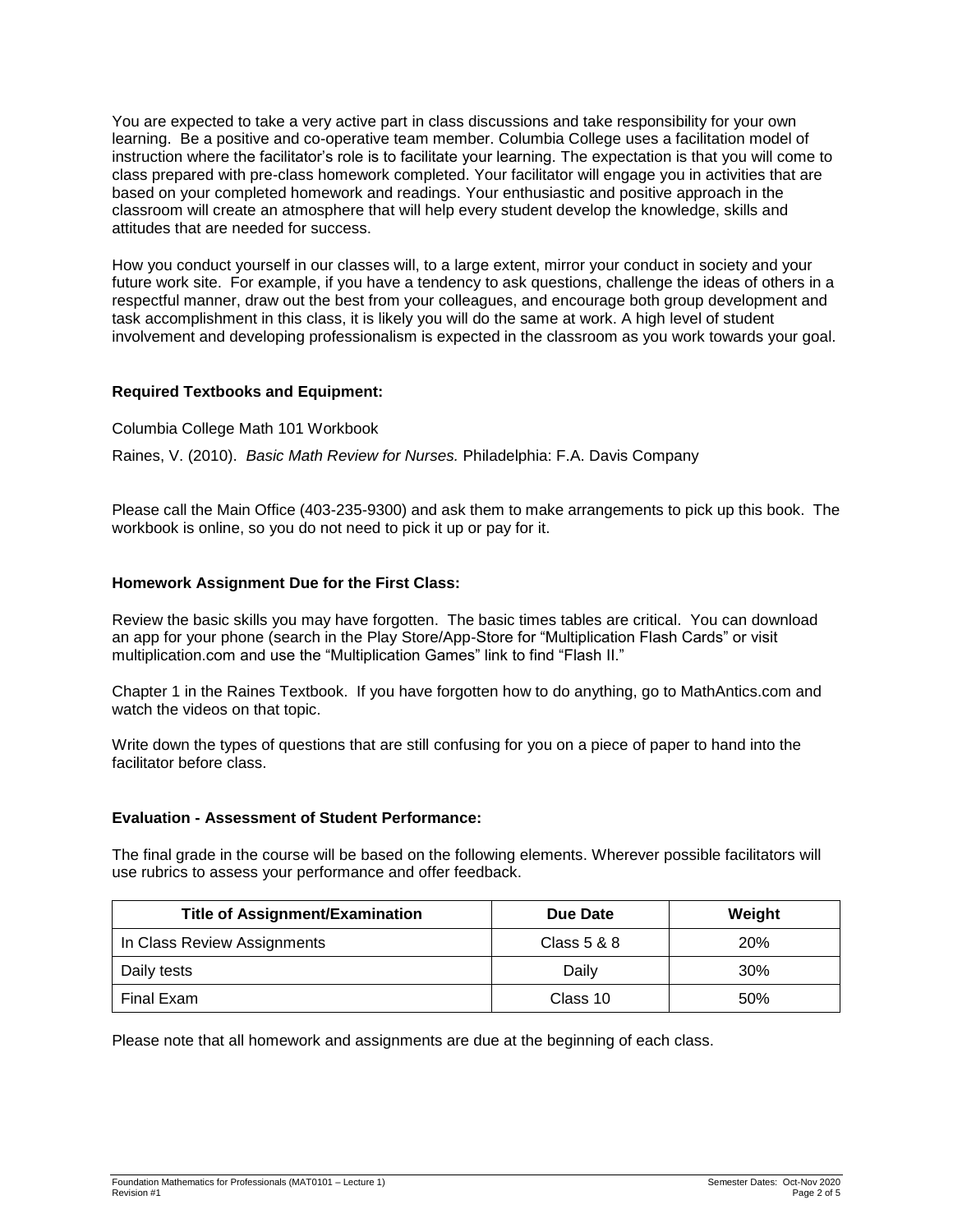## **Grading:**

Grades for each component will be added together at the end of the semester. The final total will be translated to the Columbia College's 4.0 grading scale as follows:

| <b>Description</b> | <b>Letter Grade</b> | <b>Grade Points</b> |     | <b>Percentage Scale</b> |
|--------------------|---------------------|---------------------|-----|-------------------------|
| Excellent          | A+                  | 4.0                 | 100 | 95                      |
|                    | A                   | 4.0                 | 94  | 90                      |
|                    | A-                  | 3.7                 | 89  | 85                      |
| Good               | B+                  | 3.3                 | 84  | 80                      |
|                    | B                   | 3.0                 | 79  | 75                      |
|                    | B-                  | 2.7                 | 74  | 70                      |
| Satisfactory       | $C+$                | 2.3                 | 69  | 65                      |
|                    | $\mathsf{C}$        | 2.0                 | 64  | 60                      |
|                    | $C-$                | 1.7                 | 59  | 55                      |
| Poor               | D                   | 1.0                 | 54  | 50                      |
| Failure            | F                   | 0.0                 | 49  | 0                       |

*Marking and Grading Conversion:*

#### **Please note that the passing grade is "C+".**

## **Submission and Completion of Assignments:**

You are expected to submit assignments by the due date. Any late assignments may be assessed a marking penalty of 5% per day. If you are unable to submit an assignment on the due date, you must request an extension **before** the due date by filling out an *Application for Assignment Extension form (SSPP-F012)* that is to be submitted to the Department Chair for approval. This form is available on Columbia's website, Bldg. 802 – Main Office and from Department Chairs.

## **Requesting an Examination Deferral:**

If you are requesting an exam to be deferred, you must submit an Application for *Deferred Examinations form (SSPP-F012)* to the Department Chair **within 48 hours of the missed examination date and time**. Applications for deferred examinations will only be considered due to medical or personal emergency. A medical certificate or other appropriate documentation may be required. This form is available on Columbia's website, Bldg. 802-Main Office and from Department Chairs.

## **Attendance Requirements:**

Columbia College believes that student are committed to their program and learning experiences. However, it is understood that there are times when students may be absent. Any absences can be viewed as a potentially serious disruption of the learning process and necessary achievement of the learning objectives. Being late is also considered unacceptable as it interferes with the learning opportunities of others. Unavoidable absences or lateness must be reported to the course facilitator in advance. Please refer to Columbia College's *Attendance Policy and Regulations (ADM-P151)* for detailed information on Attendance Requirements.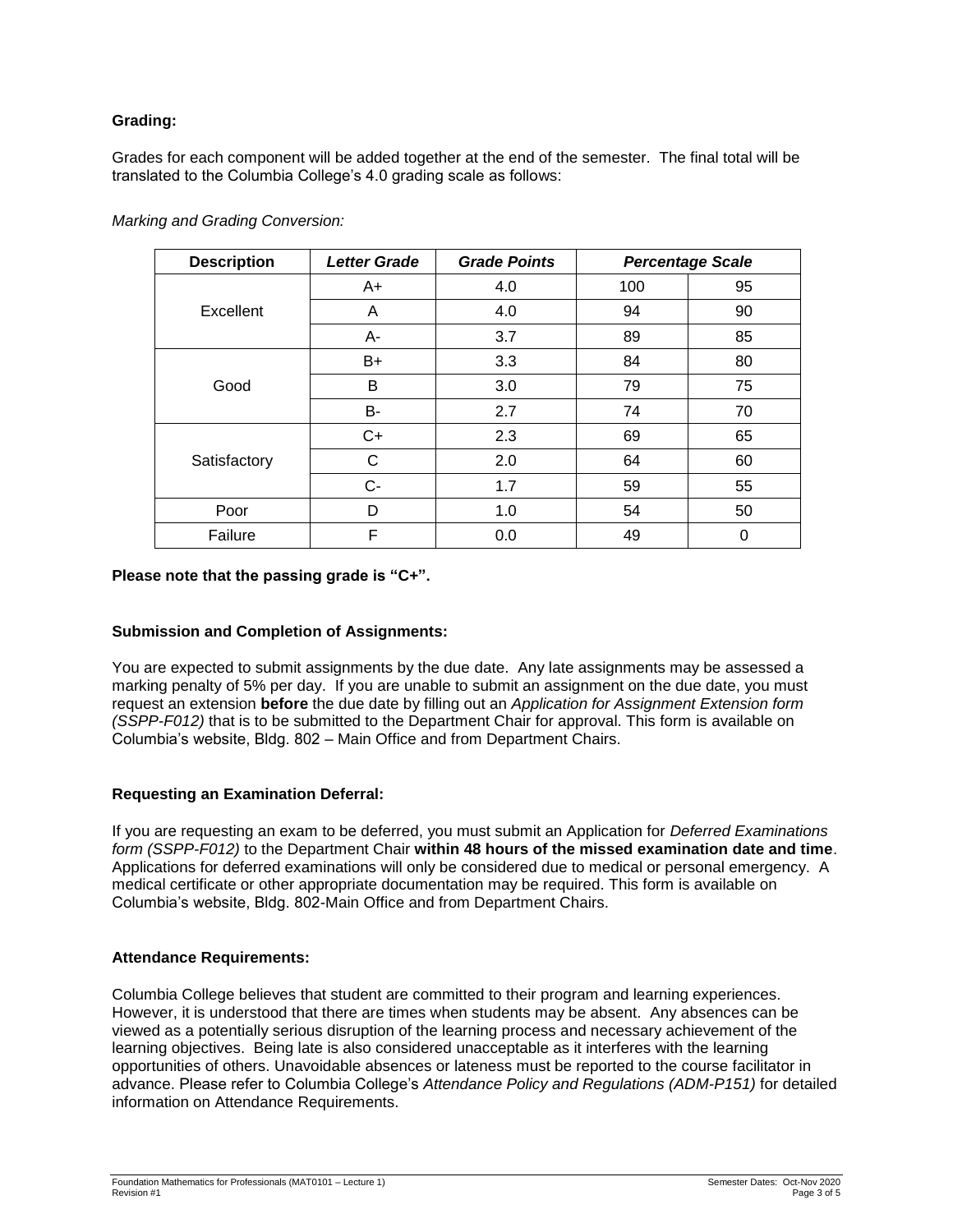## **Academic Integrity:**

Academic dishonesty is a serious offence and can result in suspension or expulsion from Columbia College.

There is no tolerance for academic dishonesty and any student caught plagiarizing is subject to serious sanctions as outlined in the *Student Code of Conduct Policy (ADM-P229)*. Students are encouraged to familiarize themselves with this policy and avoid any behavior that could possibly be seen as cheating, plagiarizing, misrepresenting, or putting into question the integrity of one's academic work.

## **Student Conduct:**

It is the responsibility of each student to uphold the expectations and responsibilities outlined in the *Student Code of Conduct Policy (ADM-P229)* and any additional requirements established by your program.

Generally, each student will:

- be respectful and courteous toward others;
- demonstrate appropriate and supportive communication skills, and coach, assist, advise and otherwise support other students in their studies;
- manage any personal stress and conflict in a positive and resourceful manner, and assist others to do the same;
- be dressed in a manner appropriate for their workplace or learning environment, as established by the program;
- conduct themselves in a professional manner with regard to their communication with others and their behavior in class;
- conduct themselves with academic integrity in all of their learning activities, tests, exams, and assignments
- keep up with day-to-day classroom and course expectations.

#### **Important Dates:**

| <b>Description</b>                               | Date                                                                                                                                                                                                                                                                                                                                                                                                                                             |
|--------------------------------------------------|--------------------------------------------------------------------------------------------------------------------------------------------------------------------------------------------------------------------------------------------------------------------------------------------------------------------------------------------------------------------------------------------------------------------------------------------------|
| Last to add/drop courses                         | 5 school operating days from the start of the semester<br>OR before the third scheduled class, whichever is<br>greater                                                                                                                                                                                                                                                                                                                           |
| Last day to withdraw without academic<br>penalty | 50% or less of the semester has been completed                                                                                                                                                                                                                                                                                                                                                                                                   |
| <b>Final Examination</b>                         | A final exam may take many formats. If a final exam<br>is scheduled, it will be taken in an assigned room<br>under the supervision of a Test Proctor. Students<br>must be on time as they will not be permitted to enter<br>once the exam has started. Exam schedules are<br>available in each building on a bulletin board, as well<br>as online at www.columbia.ab.ca/exams. It is the<br>student's responsibility to check this exam posting. |

#### **Appeals:**

Please refer to the *Student Appeal Policy (ADM-P177)*.